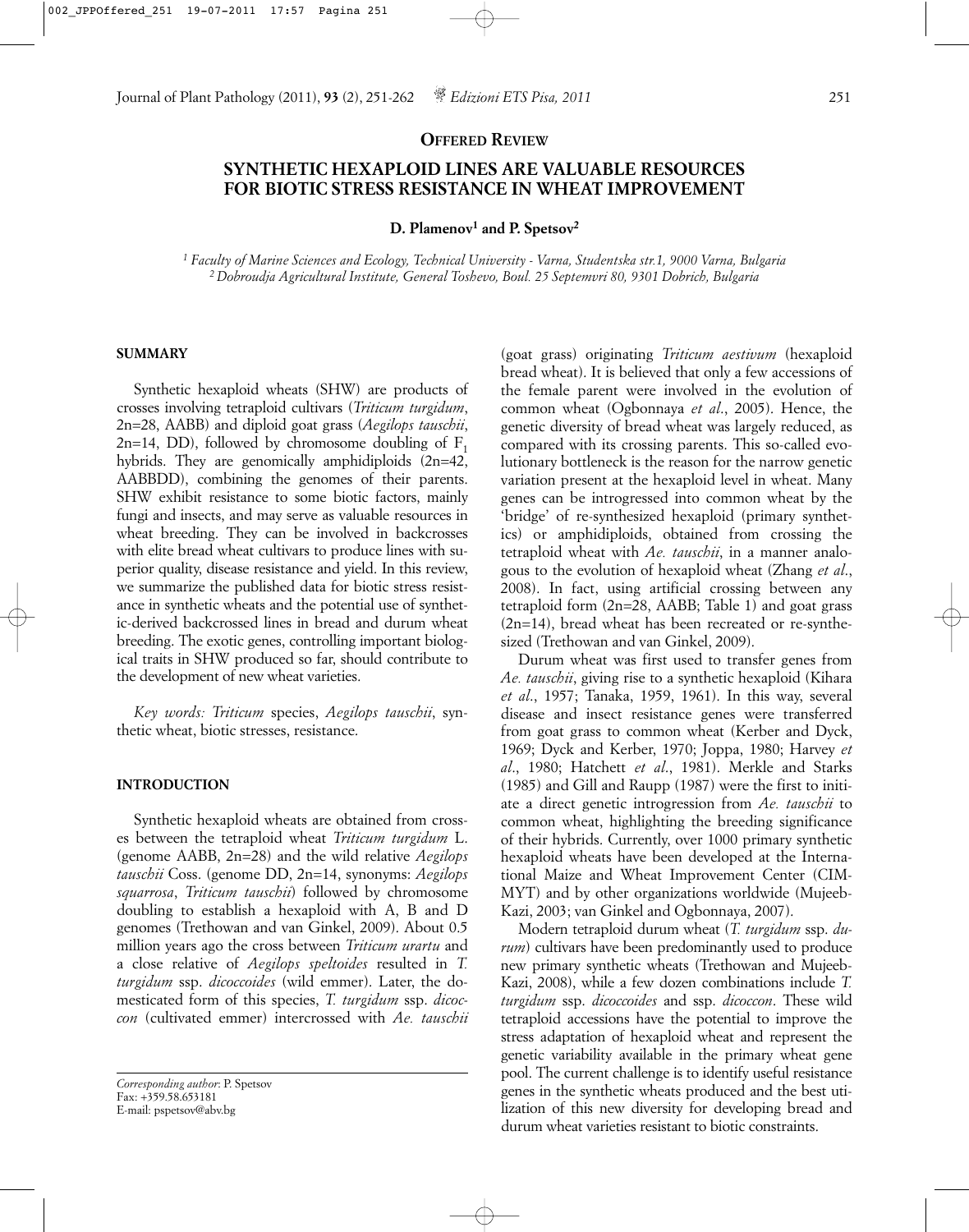## **RESISTANCE TO BIOTIC STRESSES**

**Leaf rust and stripe rust.** Resistance to fungi remains one of the major agronomic traits for wheat breeding and crop production (Friesen *et al*., 2008; Maccaferri *et al*., 2010). Exploiting synthetic amphiploids is an effective and rapid way of introgressing desirable traits from related species into cultivated wheats (Spetsov and Savov, 1992; Goncharov *et al*., 2007; Plamenov *et al*., 2009). The synthetic wheat line Syn022L, derived from the cross *T. turgidum* ssp. *dicoccoides* x *Ae. tauschii*, was used to localize main alleles (QTL) for the improvement of leaf rust resistance in an advanced backcross population. Some known resistance genes were identified, whereas others appeared to be novel resistance loci (Naz *et al*., 2008). Two synthetic lines of the 11 SHW obtained, resisted leaf rust at the seedling stage better than the lines carrying the leaf rust resistance gene *Lr21* derived from *Ae. tauschii* (Moraes-Fernandes *et al*., 2000) (Table 2). In particular, SHW line TA4152-60 was found to carry QTLs for adult plant leaf rust resistance in chromosome arms 3AL, 3BL and 5BL (Chu *et al.*, 2009).

Many SHW have been tested for resistance to wheat stripe rust. A great diversity in response was found among them and attributed to the A and B genomes, and/or to the goat grass D genome (Ma *et al*., 1995; Assefa and Fehrmann, 2000; Rizwan *et al*., 2007). Lange and Jochemsen (1992) generated 22 SHW from 11 stripe rust-resistant wild emmer accessions and eight *Ae. tauschii* accessions. However, resistance in one or both parents was frequently suppressed in the synthetic lines, indicating the presence of suppressor genes on the AB and D genomes (Kema *et al*., 1995). According to analysis of inherited mode, resistance genes to stripe rust in synthetic wheats CI142 and CI191 were tentatively designated *YrC142* and *YrC191*, respectively (Wang *et al*., 2009; Ren *et al*., 2010).

**Stem rust and powdery mildew.** Marais *et al*. (1994) observed variation in stem rust resistance in a progeny from crosses involving three species, which included *T. turgidum* and *Ae. tauschii*. Moraes-Fernandes *et al*. (2000) synthesized 11 lines from crosses between durum genotypes and *Ae. tauschii* accessions, performing seven different cross combinations. Eight SHW expressed better levels of resistance to several stem rust races than *Sr33*, the gene that had been transferred earlier from *Ae. tauschii*. The resistance in these SHW lines might be derived from both parents as they were resistant to all investigated rust races. The temporarily designated resistance genes *SrTmp* (wheat origin), *SrR* and *Sr1A.1R* (rye origin), and a few other uncharacterized sources originating from re-synthesized hexaploid lines (*SrSynt*) offered further diversity (Singh *et al*., 2008).

One hundred and twenty seven SHW produced by the CIMMYT wheat program and 144 durum geno-

types from the 39th International Durum Screening Nursery were assessed for response to Australian stem rust pathotypes differing in virulence. Synthetic hexaploids were found to carry the D-genome located genes *Sr30* and *Sr33* in addition to the genes postulated in durum wheats (Bariana *et al*., 2009). The *Ae. tauschii*-derived gene *Sr46* could also be present in some genotypes. Some lines were thought to carry yet uncharacterized genes for stem rust resistance. The Opata/synthetic-derived mapping population was also tested and was found to segregate for *Sr9e*, *Sr13*, *Sr30* and *Sr33* genes. *Sr30* was contributed by Opata and other genes were contributed by the synthetic parent (Bariana *et al*., 2009). New sources of resistance identified by Toor *et al*. (2009) will also be involved in the breeding process.

Expression of complete and isolate-specific resistance from *Ae. tauschii* was observed in some SHW derived from four mildew susceptible durum parents, each crossed with a set of resistant diploid accessions (Lutz *et al*., 1994; Kong *et al*., 1999). Synthetic amphidiploids involving different combinations of both parents generally showed a decrease in powdery mildew resistance compared with that expressed by the *Ae. tauschii* lines used in the crosses. Recently, Li *et al*. (2010) indicated *Pm-M53* to be a new powdery mildew resistance gene in synthetic wheat M53 derived from *T. durum* x *Ae. tauschii* cross (Table 2). The gene has been allocated to chromosome arm 5DL.

**Septoria diseases and scab.** *Septoria* species are important agents of wheat diseases affecting million of hectares worldwide. Some SHW have shown excellent resistance that appears to be leading towards immunity against leaf blotch caused by *Mycosphaerella graminicola* (Fuckel) J. Schröt. (Arraiano *et al*., 2001; Ortiz *et al*., 2008). A high level of resistance to *Stagonospora nodorum* leaf and glume blotch has also been detected among primary synthetics. From the *Ae. tauschii* genome, chromosome 5D mainly and, to a lesser extent 3D and 7D, were found to confer resistance to wheat reducing lesion cover to nearly that of the amphidiploid *T. turgidum* ssp. *dicoccon* x *Ae. tauschii* (Nicholson *et al*., 1993; Loughman *et al*., 2001). Many SHW have expressed high level of resistance to leaf blotch and tan spot (Friesen *et al*., 2008; Morris *et al*., 2010) and the synthetic hexaploid CPI133872 was reported to be a carrier of genes for resistance to *Septoria tritici* leaf blotch and yellow leaf spot (tan spot) (Zwart *et al*., 2010).

Fusarium head blight (FHB) or scab is a most important fungal disease that affects wheat reducing kernel weight, yield and flour properties (Mujeeb-Kazi *et al*., 2001a; Ortiz *et al*., 2008; Buerstmayr *et al*., 2009). *Fusarium graminearum* is the major pathogen worldwide while *F. culmorum* tends to predominate in maritime regions (Stenglein, 2009). The *Fusarium* species associated with scab produce mycotoxins that contami-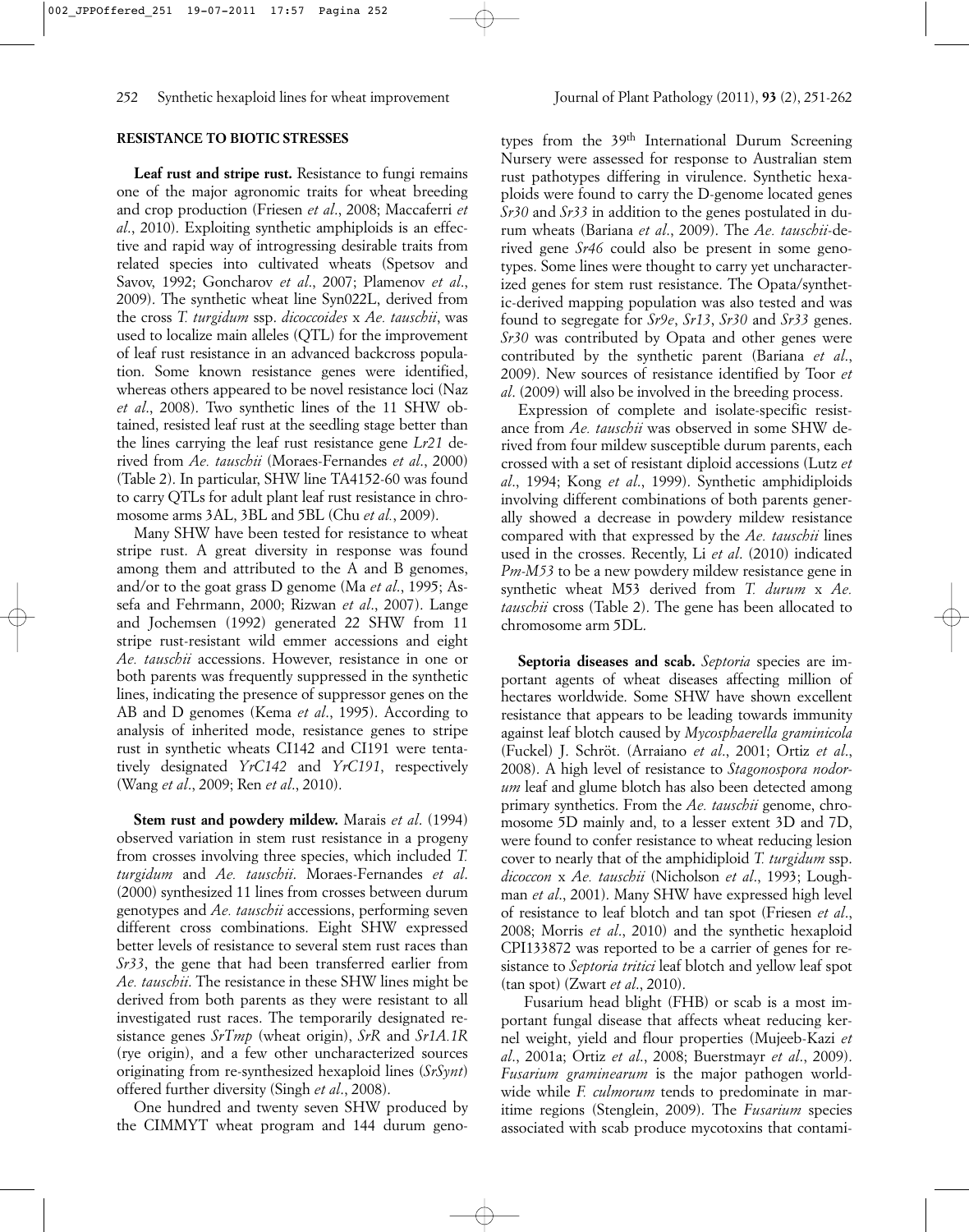|         | Table 1. Tetraploid Triticum species with AB-nuclear constitution (2n=28) according to van Slageren (1994) and Ortiz et al. |  |  |  |  |  |  |  |
|---------|-----------------------------------------------------------------------------------------------------------------------------|--|--|--|--|--|--|--|
| (2008). |                                                                                                                             |  |  |  |  |  |  |  |

| Species classification                                                       | Frequently used  | Common name             |
|------------------------------------------------------------------------------|------------------|-------------------------|
|                                                                              | name             |                         |
| Triticum turgidum L.                                                         |                  |                         |
| Triticum turgidum ssp. carthlicum (Nevski) A. Löve et D. Löve                | T. carthlicum    | Persian wheat           |
| Triticum turgidum ssp. dicoccon (Schrank) Thell.                             | T. dicoccum      | Emmer wheat             |
| Triticum turgidum ssp. durum (Desf.) Husn.                                   | T. durum         | Macaroni or durum wheat |
| Triticum turgidum ssp. paleocolchicum (Dekapr. et Menabde) Mac Key ex Hanelt | T.paleocolchicum |                         |
| Triticum turgidum ssp. polonicum (L.) Thell.                                 | T. polonicum     | Polish wheat            |
| Triticum turgidum ssp. turanicum (Jakubz.) A. Löve & D. Löve                 | T. turanicum     | Khorassan wheat         |
| Triticum turgidum ssp. turgidum                                              | T. turgidum      | Pollard wheat           |
| Triticum turgidum ssp. dicoccoides (Körn. ex Asch. et Graebn.) Thell.        | T. dicoccoides   | Wild emmer              |

nate the grain. Oliver *et al*. (2005) screened 31 SHW, three of which were resistant to FHB. Because the durum wheat parent involved in these lines is cv. Langdon, which is susceptible to the pathogen, the resistance of the lines might originate from the *Ae. tauschii* parent or from intergenomic gene interaction. More recently, additional sources including synthetic-derived wheat lines, exhibited moderate scab resistance (Berzonsky *et al*., 2004; Ortiz *et al*., 2008).

**Leaf blight and Karnal bunt.** *Cochliobolus sativus* causing spot blotch and *Pyrenophora tritici*-*repentis* (Died.) Drechs. inducing tan spot, are the pathogens responsible for leaf blight (Mujeeb-Kazi *et al*., 2001b; Joshi *et al*., 2007; Singh *et al*., 2010). Two homozygous recessive genes (*hlbr1* and *hlbr2*) are responsible for resistance to *Bipolaris sorokiniana* (anamorph of *C. sativus*) in the synthetic wheat line Chirya-3 (Ragiba *et al*., 2004a, 2004b), a CIMMYT synthetic line identified as highly resistant to *Helminthosporium* leaf blight disease. Linkage analysis using SSR markers detected single genes for resistance to tan spot in three SHW which are clustered on the short arm of chromosome 3D, i.e. gene *tsn3a* in line XX41, *tsn3b* in XX45 and *tsn3c* in XX110 (Cox *et al*., 1992; Tadesse *et al*., 2007). The linked markers and genetic relationship of these genes will greatly facilitate the use of SHW in breeding and deployment of cultivars with leaf blight resistance. Siedler *et al*. (1994) found that SHW generally show a decreased resistance to *Pyrenophora tritici-repentis*, although several lines express a higher resistance than the diploid parents. Five SHW exhibited higher resistance to tan spot than the standard resistant common wheat cultivar Red Chief. QTL analysis revealed a total of five genomic regions significantly associated with tan spot resistance (Chu *et al*., 2008). Cruz *et al*. (2010) reported partial resistance to blast, caused by *Pyricularia grisea*, on common and synthetic wheat genotypes at the seedling and adult plant growth stages.

Karnal bunt (*Tilletia indica* Mit.) is considered a disease of moderate economic importance (Villareal *et al*.,

1994), but in Europe and Australia this fungus is suspected to be highly risky (Ortiz *et al*., 2008). Karnal bunt resistance exhibited by SHW has been transferred into elite bread wheat cultivars susceptible to this disease (Mujeeb-Kazi *et al*., 2006) (Table 2).

**Nematodes and insects.** Root-lesion nematodes (*Pratylenchus thornei* and *P. neglectus*) attack wheat roots reducing tillering, biomass and grain yield. In Australia, both species are widespread and damage wheat significantly (Thompson *et al*., 1999; Zwart *et al*., 2006). Until recently, the only source of partial resistance to *P. thornei* was the bread wheat line GS50a. However, Thompson and Haak (1997) found resistance to *P. thornei* in all taxonomic subgroups of *Ae. tauschii*. Out of 186 SHW accessions 59 (32%) proved to be more resistant to nematodes than the control, bread wheat GS50a. Five SHW lines with superior resistance to *P. thornei* showed also excellent resistance to *P. neglectus*. It was also found that SHW with only one resistant parent are not as resistant as those with both resistant parents (Zwart *et al*., 2004). Resistance genes from both the D genome and the A and/or B genomes were contributing to resistance in the synthetic hexaploid (Vanstone *et al*., 2008; Thompson, 2008). Latest studies showed that QTLs for resistance to *P. thornei* in the SHW occurrs on chromosomes 2BS and 6DS (Zwart *et al*., 2006; see review by Thompson *et al*., 2008), and confirmed the polygenic nature of resistance to both nematodes.

Hollenhorst and Joppa (1983) and Lage *et al*. (2003) found high levels of resistance to greenbug (*Schizaphis graminum* Rondani) among SHW. The synthetic line Largo carried the greenbug resistance gene *Gb3*, which is different from the resistance identified in W7984, another SHW line (Weng *et al*., 2005). This line, constructed from the cross of durum cv. Altar 84 with *Ae. tauschii*, is one of the parents of the marker-rich ITMI population, which consists of 150 recombinant inbred lines derived by single-seed descent (Sardesai *et al*., 2005). Comparative mapping in segregation analysis us-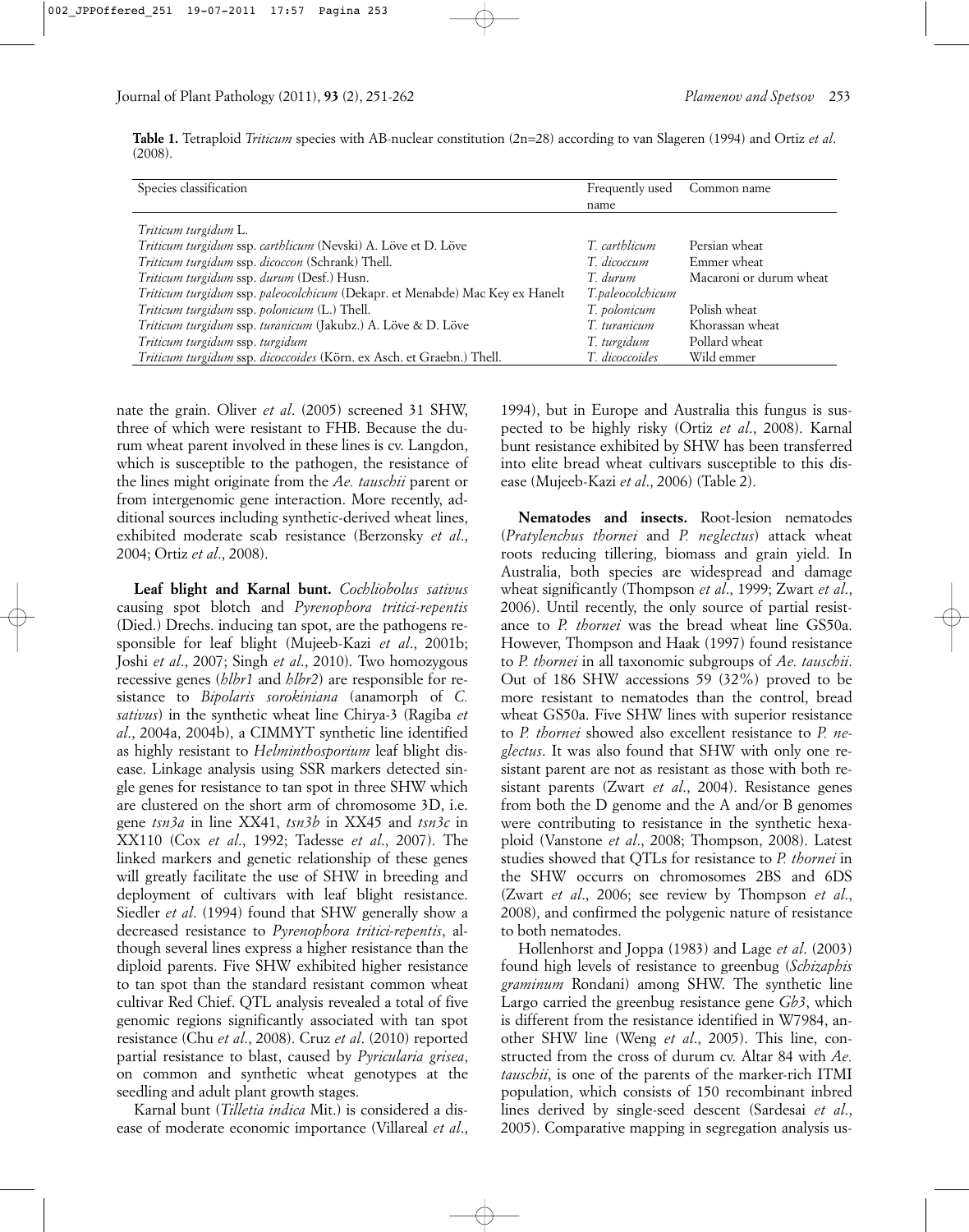| Tetraploid species involved in SHW | Biotic agent/trait                       | References                                |
|------------------------------------|------------------------------------------|-------------------------------------------|
| T. turgidum ssp. durum             | Stem, leaf rust and powdery mildew       | Moraes-Fernandes et al.                   |
| (T. durum, T. turgidum)            | Stem rust                                | $(2000)$ ; Friesen <i>et al.</i> $(2008)$ |
|                                    | Leaf rust                                | Sehdal et al. (2006)                      |
|                                    |                                          | Chu et al. (2009)                         |
|                                    | Powdery mildew                           | Lutz et al. (1994)                        |
|                                    |                                          | Kong et al. (1999)                        |
|                                    | $Pm-M53$ gene                            | Li et al. (2010)                          |
|                                    | Tan spot                                 | Siedler et al. (1994)                     |
|                                    |                                          | Tadesse et al. (2007)                     |
|                                    |                                          | Chu et al. (2008)                         |
|                                    | Stripe rust                              | Rizwan et al. (2007)                      |
|                                    |                                          | Wang et al. (2009)                        |
|                                    |                                          | Ren et al. (2010)                         |
|                                    | Tan spot and SN leaf blotch <sup>1</sup> | Xu et al. (2004)                          |
|                                    |                                          | Friesen et al. (2008)                     |
|                                    | Helminthosporium leaf blight             | Ragiba et al. (2004)                      |
|                                    |                                          | Iftikhar et al. (2009)                    |
|                                    | Root-lesion nematode                     | Zwart et al. (2004)                       |
|                                    |                                          | Thompson (2008)                           |
|                                    | Spot blotch <sup>2,3</sup>               | Mujeeb-Kazi et al. (2001b)                |
|                                    | Karnal bunt                              | Villareal et al. (1994)                   |
|                                    |                                          | Sehdal et al. (2006)                      |
|                                    | Karnal bunt <sup>3</sup>                 | Mujeeb-Kazi et al. (2006)                 |
|                                    | Fusarium head blight                     | Oliver et al. (2005)                      |
|                                    |                                          | Ortiz et al. (2008)                       |
|                                    | Greenbug                                 | Weng et al. (2005)                        |
|                                    |                                          | Sotelo et al. (2009)                      |
|                                    | Hessian fly                              | Xu et al. (2006)                          |
|                                    |                                          | Friesen et al. (2008)                     |
|                                    | Tolerance to Barley yeallow dwarf virus  | Saffdar et al. (2009)                     |
| T. turgidum ssp. dicoccon          | SN leaf blotch                           | Nicholson et al. (1993)                   |
| (T. dicoccum)                      |                                          | Loughman et al. (2001)                    |
|                                    | Russian wheat aphid                      | Lage et al. (2004)                        |
|                                    | Greenbug                                 | Lage et al. (2003)                        |
| T. turgidum ssp. dicoccoides       | Suppression of stripe rust resistance    | Kema et al. (1995)                        |
|                                    | ST leaf blotch <sup>4</sup>              | Arraiano et al. (2001)                    |
|                                    |                                          | Adhikari et al. (2003)                    |
|                                    | Leaf rust <sup>3</sup>                   | Naz et al. (2008)                         |
|                                    | Fusarium head blight                     | Berzonsky et al. (2004)                   |

**Table 2.** Biotic resistance in synthetic hexaploid wheats (SHW) and major character/genes successfully transferred to synthetic backcross-derived wheat lines.

1 , SN leaf blotch=*Stagonospora nodorum* leaf blotch caused by *Phaeosphaeria nodorum*, anamorph *Septoria* (*Stagonospora*) *nodorum*;

2 , Spot blotch caused by *Cochliobolus sativus*, anamorph *Bipolaris sorokiniana*;

<sup>3</sup>, Character/gene transferred to synthetic derived wheat lines;

4 , ST leaf blotch=*Septoria tritici* leaf blotch caused by *Mycosphaerella graminicola*, anamorph *Septoria tritici*.

ing a set of microsatellite markers provided further evidence that greenbug resistance in W7984 and Largo is conditioned by two different loci. The resistance gene in the first line is designated *Gb7*.

The currently identified resistance genes to the Russian wheat aphid (RWA) (*Dn1*-*Dn9* and *Dnx*) are from *Aegilops tauschii*, rye and wheat (Bouhssini *et al*., 2011). Fifty-eight SHW involving *T. turgidum* ssp. *dicoccon* in the pedigree, were evaluated for resistance to RWA under field conditions. Resistance levels were slightly below that found in tetraploid parents, but no resistance suppression was observed among the tested materials. Thus, the resistance detected in SHW may differ from that expressed by previously identified RWA-resistant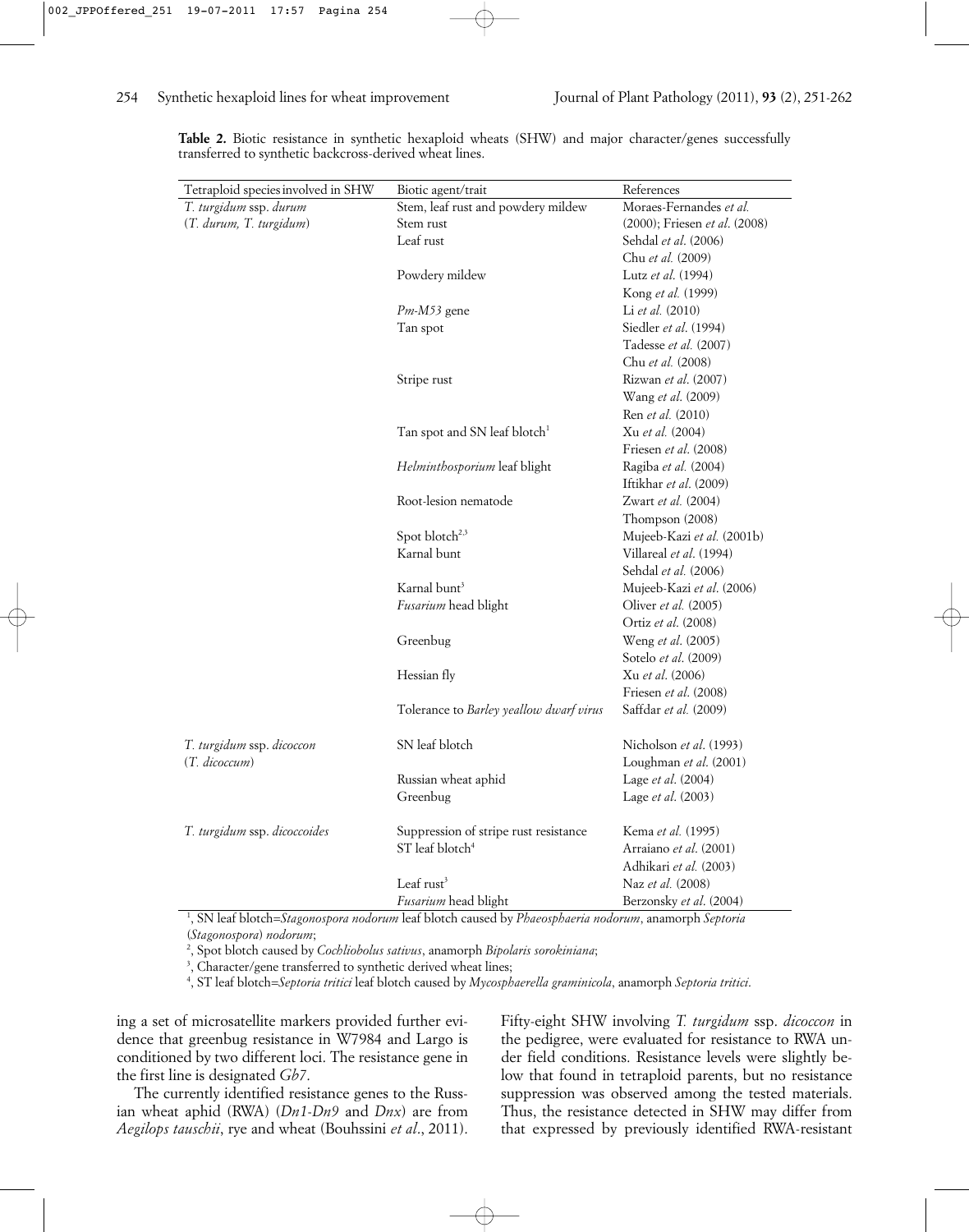#### genes (Lage *et al*., 2004).

Hessian fly (HF) (*Mayetiola destructor* Say) is a major pest of wheat in North Africa, Europe, North America and, partly in Asia (Tyler and Hatchett, 1983; Friesen *et al*., 2008). Resistance to the Syrian HF biotype, was found in 28 *Aegilops* accessions and expressed in four SHW lines. These sources of resistance are being used in ICARDA wheat breeding programs for the development of HF resistant germplasm (Bouhssini *et al*., 2008). One gene (*H32*) conferring resistance to HF was identified in the synthetic W7984 (Sardesai *et al*., 2005).

**Viruses.** There is genetic variation for virus tolerance in wheat (Trottet and Gouis, 2004; Bass *et al*., 2006; Benkovics *et al*., 2010) in which, as in oat, tolerance may be multigenic (Ayala *et al*., 2002). Among viruses, *Barley yellow dwarf virus* (BYDV) is very common and destructive on many cereals including durum and bread wheats. True resistance to this virus has not been found in the *Aegilops*-*Triticum* group. Although resistance genes were identified in more than 10 wild relative species belonging to different genera of *Poaceae* (Zhang *et al*., 2009), information on SHW as carriers of virus tolerance or resistance is scant. Recently, Saffdar (2007) evaluated Elite II SHW against BYDV and found some to express virus tolerance. RAPD analysis revealed high levels of genetic diversity in these synthetic wheats, suggesting that some of them could be potential sources for wheat improvement (Saffdar *et al*., 2009).

### **GENETIC BASIS FOR RESISTANCE TO BIOTIC STRESSES**

Fungi detrimental to wheat are controlled by racespecific and race-nonspecific genes. Much of the racespecific or major gene resistances have been overcome with time by new virulent races of the pathogens. SHW express major and adult-plant (or race-nonspecific) resistance to almost all fungal pathogens (Table 3). There are nine named leaf rust resistance genes mapped in the D genome of wheat and many *Ae. tauschii* accessions contain more than one resistance gene (Gill *et al*., 2008). Innes and Kerber (1994) identified three different adult-plant resistance genes in three synthetic wheats based on different accessions of *Ae. tauschii* from Iran. Expression of resistance is affected by environment as well as genetic background.

Thirty one and 14 genes for stripe rust resistance are localized in the B and D genomes, respectively (Chen, 2005). In addition, three new genes were discovered in SHW, tentatively designated as *YrC142*, *YrCH42* and *YrC191* (Table 3). Two SSR markers distinguish *Yr10*, *Yr15*, *Yr24* and *Yr26* from *YrC142* which derives from the synthetic CI142 and, most likely, is a new gene or a new allele at the *Yr26* locus (Wang *et al*., 2009). The new genes (*YrC142*, *YrCH42* and *YrC191*) are localized in chromosome 1B. Seedling resistance was reported in synthetic hexaploids indicating the presence of major genes for stripe rust resistance. Some susceptible to stripe rust SHW seedlings displayed adult-plant resistance exhibiting the presence of potentially novel racenonspecific genes for further exploitation. QTLs for stripe rust resistance were found in B and D genomes of synthetic wheats.

More than 40 genes for stem rust resistance have been identified, only 20 of which originating from hexaploid bread wheat (Leonard and Szabo, 2005). Five major resistance genes, most often inherited in a qualitative manner, are present in SHWs (Table 3). Because stem rust populations have the potential for virulence shifts, it is important that novel resistance genes be identified and transferred to wheat. The causal stem rust race, known as Ug99 (TTKSK), carries virulence for several fungal resistance genes present in wheat cultivars. Some level of resistance to that race was observed in syntheticderived wheat backcrossed (SDWB) lines (Singh *et al*., 2006). It is supposed that the resistance in SDWB lines (Nos. 6070, 6071, 6107 and 6108) is governed by genes *Sr13* and *Sr14* on chromosomes 6AL and 1BL, respectively, originating from durum wheat, and by *Sr33* and *Sr45* on chromosomes 1DL and 2DS, respectively, deriving from *Ae. tauschii* (Njau *et al*., 2010; Table 3). The first three genes (*Sr13* and *Sr14* and *Sr33*) confer only moderate levels of resistance (Jin *et al*., 2007), whereas the response of *Sr45* to Ug99 rust race at the seedling stage and under field conditions is yet to be determined.

Resistance to powdery mildew has been associated with D-genome chromosomes. New dominant gene, temporarily designated as *Pm-M53* in 5DL, was reported in the Mexican line M53, developed at CIMMYT from the cross between *T. durum* and *Ae. tauschii* 249 (Li *et al*., 2010; Table 3). Up to now, more than 55 powdery mildew-resistant alleles have been identified at 43 loci (*Pm1* to *Pm43*). Eight genes mediating resistance to powdery mildew have been mapped on the D genome, four of them (*Pm2*, *Pm19*, *Pm34* and *Pm35*) originating from *Ae. tauschii*.

Nicholson *et al*. (1993) determined the location of resistance to *S. nodorum* (SNB), in a SHW developed from *T. turgidum* ssp. *dicoccon* and concluded that the resistance was associated with three chromosomes from D genome. Disease expression was dependent on the specific tetraploid x *Ae. tauschii* combination. SNB resistance was shown to be under polygenic control (Kim *et al*., 2004). A gene *Snn1*, located in chromosome 1BS, is a host gene conferring sensitivity to SnTox1, a toxin that was partially purified from an isolate Sn2000 of *S. nodorum* (Liu *et al*., 2004). The inheritance of resistance to SNB in wheat has been reported as being qualitative, but more often as quantitative in nature.

Eight genes (*Stb1-8*) for resistance to *Septoria tritici*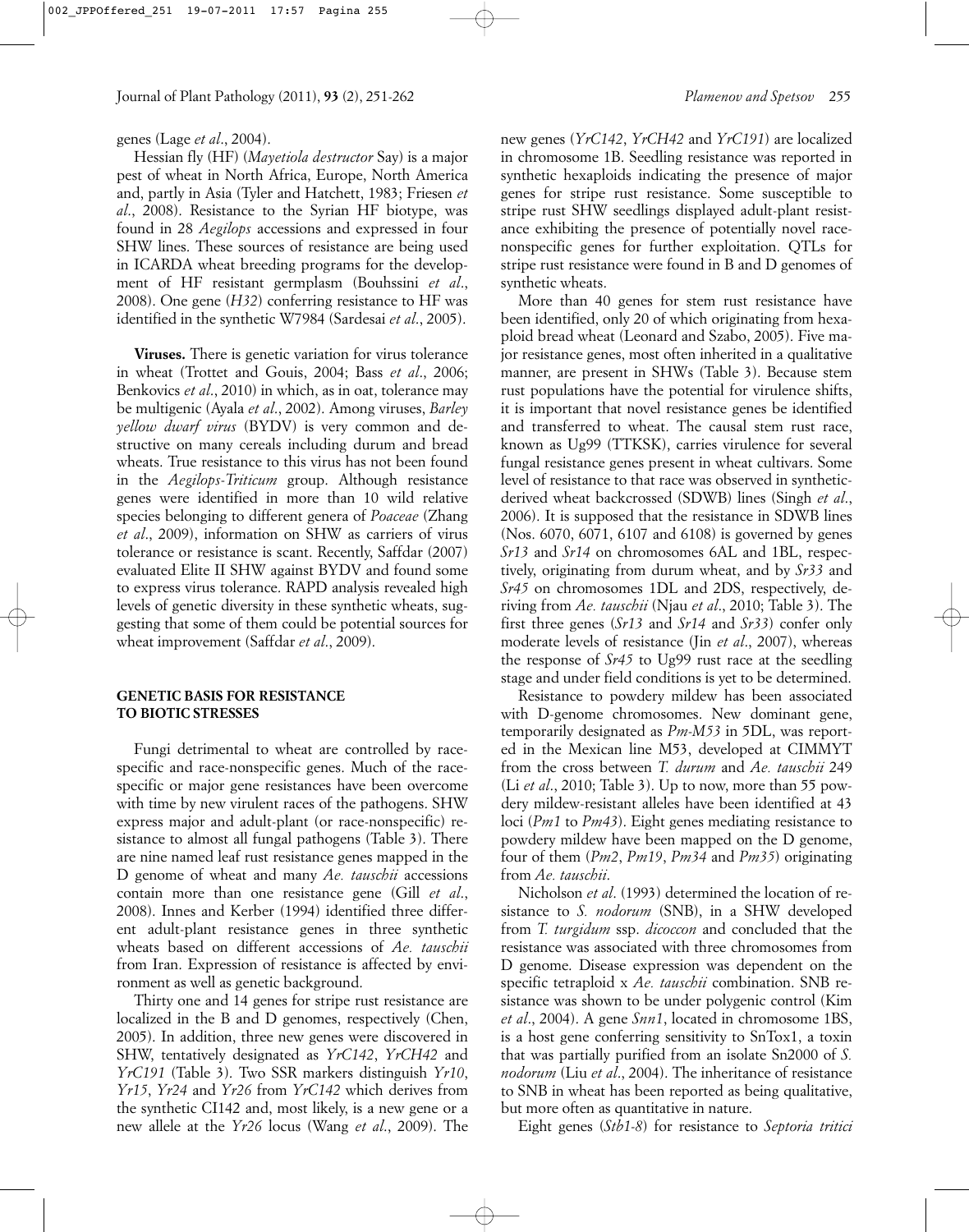| Biotic agent                                                     | Gene designation                    | Cromosome localisation                                | SHW/parents                             | Reference                                    |  |  |
|------------------------------------------------------------------|-------------------------------------|-------------------------------------------------------|-----------------------------------------|----------------------------------------------|--|--|
| Leaf rust (Puccinia triticina)                                   |                                     | QTLs in 3AL, 3BL, 5BL and 6BL                         | TA4152-60/ND495                         | Chu et al. (2009)                            |  |  |
|                                                                  |                                     | OTL in 3DL                                            | CPI133872/Janz                          | Zwart et al. (2010)                          |  |  |
|                                                                  |                                     | QTL in 1D                                             | Batis/Syn022L                           | Naz et al. (2008)                            |  |  |
|                                                                  | ALrA, ALrB, ALrC                    |                                                       | RL5865, RL5866, RL5867                  | Innes and Kerber (1994)                      |  |  |
| Stripe rust (Puccinia striiformis)                               | YrC191                              | 1BS                                                   | CPI/Gediz/3/Goo//Jo69CRA/4/Ae.sq629     | Ren et al. (2010)                            |  |  |
|                                                                  | YrCH42                              | 1B                                                    |                                         | Li et al. (2006)                             |  |  |
|                                                                  | YrC142                              | 1B                                                    | CI142 (Garza/Boy//Ae. squarrosa 271)    | Wang et al. (2009)                           |  |  |
|                                                                  |                                     | QTLs in 3DL, 1BL, 4BL and 7DS                         | CPI133872/Janz                          | Zwart et al. (2010)                          |  |  |
| Stem rust (Puccinia graminis)                                    | Sr8b, Sr9e, Sr30 and Sr33, Sr46     | $Sr9e-2BL$ , $Sr30-5DL$ , $Sr33$ and $Sr46-D$ -genome | Opata M85/Synthetic W79841              | McIntosh et al. (2008) Bariana et al. (2009) |  |  |
|                                                                  |                                     | OTL in 3DL                                            | CPI133872/Janz                          | Zwart et al. (2010)                          |  |  |
| Race Ug99 (TTKSK)                                                | Sr13, Sr14, Sr33                    | 6AL, 1BL, 1DL                                         | Nos. 6070, 6071, 6107, 6108             | Njau et al. (2010)                           |  |  |
| Powdery mildew                                                   |                                     | 5D, 7D                                                |                                         | Lutz et al. (1994)                           |  |  |
| (Blumeria graminis)                                              | $Pm-M53$                            | 5DL                                                   | Mexican M53                             | Li et al. (2010)                             |  |  |
| Septoria diseases<br>Leaf blotch (Mycosphaerella<br>graminicola) |                                     | OTL in 3DL                                            | CPI133872/Janz                          | Zwart et al. (2010)                          |  |  |
|                                                                  | Stb8                                | 7BL                                                   | Opata M85/Synthetic W7984               | Adhikari et al. (2003)                       |  |  |
|                                                                  | Stb5                                | 7DS                                                   | Synthetic 6x                            | Arraiano et al. (2001)                       |  |  |
|                                                                  |                                     | 3D, 5D and 7D                                         | T. dicoccum x Ae. squarrosa             | Nicholson et al.(1993)                       |  |  |
| Stagonospora nodorum                                             |                                     |                                                       |                                         |                                              |  |  |
|                                                                  | Snn1 <sup>2</sup>                   | 1BS                                                   | Opata M85/Synthetic W7984               | Liu et al. (2004)                            |  |  |
| Scab (Fusarium head blight)                                      |                                     | QTL in 3AS                                            | 01NDSWG-5                               | Hartel et al. (2004)                         |  |  |
| Helminthosporium leaf blight                                     | blbr1 and blbr2                     | 7B and 7D                                             | Chirya-3                                | Ragiba et al. (2004a,b)                      |  |  |
| Yellow leaf spot (tan                                            |                                     | QTLs in 3DL, 5AS and 5BL                              | CPI133872/Janz                          | Zwart et al. (2010)                          |  |  |
| spot)(Pyrenophora tritici-repentis)                              |                                     |                                                       |                                         |                                              |  |  |
|                                                                  |                                     | QTLs in 2AS, 4AL, 5AL and 5BL                         | TA4152-60/ND495                         | Chu et al. (2008)                            |  |  |
| Nematodes                                                        | $tsr3$ , $Tsn3b$ , $tsn3c$ , $tsr4$ | 3DS, 3A                                               | SHW XX41, XX45 and XX110                | Tadesse et al. (2007, 2010)                  |  |  |
| Root-lesion nematodes (Pratylenchus<br><i>thornei</i> )          |                                     | QTLs in 2BS, 6DS and 6DL                              | CPI133872/Janz                          | Zwart et al. (2010)                          |  |  |
|                                                                  |                                     | QTLs in 2BS and 6DS                                   | ITMI population (W-7984/Opata 85)       | Zwart et al. (2006)                          |  |  |
| P. neglectus                                                     |                                     | QTLs in 2BS and 6DS                                   | CPI133872/Janz                          | Zwart et al. (2010)                          |  |  |
| Cereal cyst nematode (Heterodera                                 | Cre3                                | 2DL                                                   |                                         | Eastwood et al. (1991)                       |  |  |
| avenae)<br>Insects                                               |                                     |                                                       |                                         | Martin et al. (2004)                         |  |  |
| Hessian fly (Mayetiola destructor)                               | H32                                 | 3D                                                    | Synthetic W-7984 (Altar 84/Ae.tauschii) | Sardesai et al. (2005)                       |  |  |
|                                                                  | H <sub>26</sub> , H <sub>13</sub>   |                                                       | SW8, SW34                               | Wang et al. (2006)                           |  |  |
|                                                                  | Gb3 and Gb7                         | 7DL                                                   | Largo and W-7984                        | Weng et al. (2005)                           |  |  |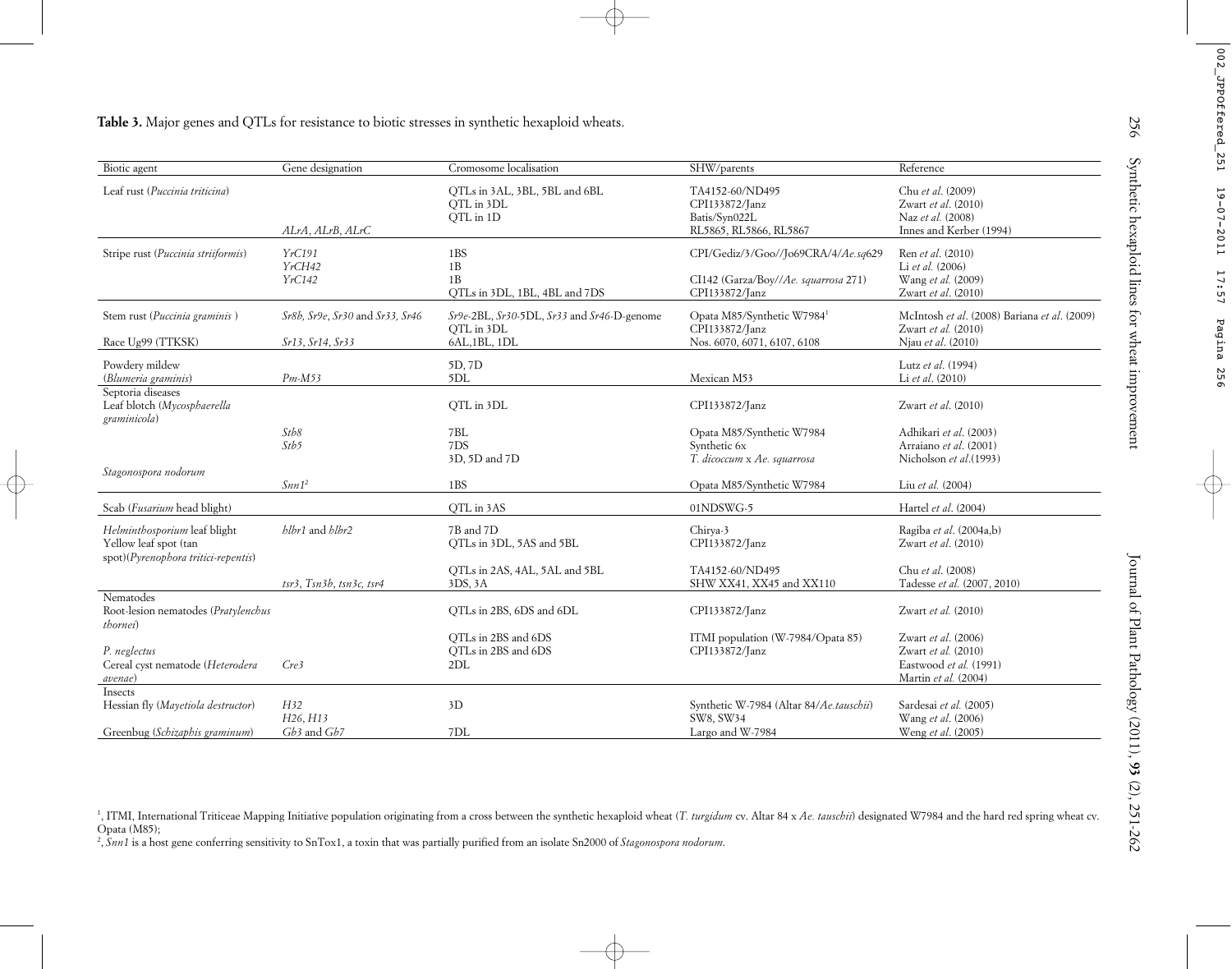blotch (STB) have been identified (Chartrain *et al*., 2004), two of which, *Stb5* and *Stb8,* located on chromosomes 7DS and 7BL, respectively were recorded in SHWs (Table 3). *Stb8* is a single major gene controlling the resistance to STB in a population consisting of 130 recombinant-inbred lines derived from a cross between the SHW W7984 and cv. Opata 85 (Adhikari *et al*., 2003).

Fusarium head blight (FHB) resistance in wheat is a quantitative trait controlled by several major and minor QTLs (Pumphrey *et al*., 2007; Kang *et al*., 2011) that were found on all wheat chromosomes except chromosome 7D. Some QTL were detected in several independent mapping studies indicating that such genes are stable and therefore useful in genetic and breeding tasks (Buerstmayr *et al*., 2009). FHB resistance is not associated with *Ae. tauschii* but with the tetraploid parent. Hartel *et al*. (2004) found that FHB resistance carried by the 3A chromosome in *T. turgidum* ssp. *dicoccoides* was expressed in the resultant SHW. Eight near-isogenic lines were developed by marker-assisted backcrossing and, among them, lines that combined loci from 3BS and 2DL expressed the highest resistance and lowest deoxynivalenol content in four environments (Kang *et al*., 2011).

Resistance of wheat to tan spot caused by *P. tritici*-*repentis* was reported to be quantitatively and qualitatively inherited, and that it was recessive and complex, involving at least four genes, which had not been located on D genome chromosomes in hexaploid wheat (Xu *et al*., 2004). Instead, most of the tan spot resistance genes reported to date are located on the B genome of hexaploid wheat. The chromosomal location of the resistance genes identified in synthetics XX41, XX45 and XX110 was found on chromosome 3D. QTLs were detected in the genomes of all SHWs, confirming the polygenic control of this disease in wheat (Zwart *et al*., 2010).

Resistance to insects has generally been associated with the D genome. Six (*H13*, *H22*, *H23*, *H24*, *H26* and *H32*) out of the 32 resistance genes identified originate from *Ae. tauschii* (Sardesai *et al*., 2005). Three of them, *H13*, *H26* and *H32*, were reported in SHWs (Table 3). Two primary synthetics resistant to Hessian fly were registered for breeding practices (Xu *et al*., 2006). Two dominant genes for resistance to greenbug (*Gb3* and *Gb7*) were reported in cvs Largo and W-7984 synthetic wheat (Weng *et al*., 2005). In some lines epistatic interactions caused higher levels of resistance than either parent (Trethowan and van Ginkel, 2009).

In studies with CPI133872/Janz and the ITMI populations, chromosomes 2B and 6D were consistently found to bear QTLs for resistance to the nematodes *P. thornei* and *P. neglectus*. Additional minor genes were also found. The resistance appears to be polygenic, additive and greater when resistance genes from all three genomes (A, B and D) are present in the SHWs (Thompson *et al*., 2008).

One gene (*Cre3*), located on chromosome 2DL, provides high levels of resistance to *Heterodera avenae* Woll. Martin *et al*. (2004) constructed genetic linkage maps of this wheat chromosome and identified microsatellite markers mapping close to the gene that anabled its use in marker-assisted selection and application in wheat breeding.

Genetic analysis for the resistance to biotic stresses is much complicated by many factors such as environmental effects and the presence of more than one resistance gene in a single line. Although the uniqueness of major genes and QTLs providing resistance in SHWs has in many cases yet to be established, significant variation is clearly present and emphasizes the importance of synthetic wheat gene pool for exploitation in breeding.

# **DEVELOPMENT OF SYNTHETIC-DERIVED BACKCROSSED WHEAT LINES AND CULTIVARS**

The primary synthetics have been crossed to adapted wheats to obtain BC generations after 1-3 backcrosses following by self-pollinations (Valkoun, 2001; Dreccer *et al*., 2007). Novel genotypes resulted from either new D- (from the diploid progenitor) or AB- (from tetraploid wheat) derived alleles or interactions between them and the bread wheat genome. Agronomically improved materials and/or synthetic-derived backcrossed (SDB) wheat lines, have been developed, showing superior yield performance compared to check cultivars (Dreisigacker *et al*., 2008). The better adapted derivatives were generally those with a smaller portion (25% or less) of the primary synthetics in their pedigree. Dreccer *et al*. (2007) evaluated a different set of 156 derivatives developed by CIMMYT across the Australian wheat belt and found that 56% of the materials were higher yielding than the best local wheat cultivars. They indicated strong genotype x environment interactions and concluded that these differences in adaptation were likely caused by the length of the respective growing seasons and associated genotype specifity. Gororo *et al*. (2002) tested also SDB lines in Australia and Mexico, confirming their yield potential and fungal resistance across environments in both countries. Several highyielding semi-dwarf wheat lines with good resistance to leaf blotch have been selected involving re-synthesized wheat lines as donors in their pedigree (Arraiano *et al*., 2001; Ortiz *et al*., 2008).

Lage and Trethowan (2008) evaluated the progeny derived from two backcrosses of adapted hexaploid wheat to a primary *T. turgidum* ssp. *dicoccon*-based synthetic hexaploid. They found some SDB lines showing significantly higher yield than the controls under stress conditions. Recently, to identify introgressed regions in synthetic derived lines, SSR markers spread across the wheat genome were used to locate a number of genes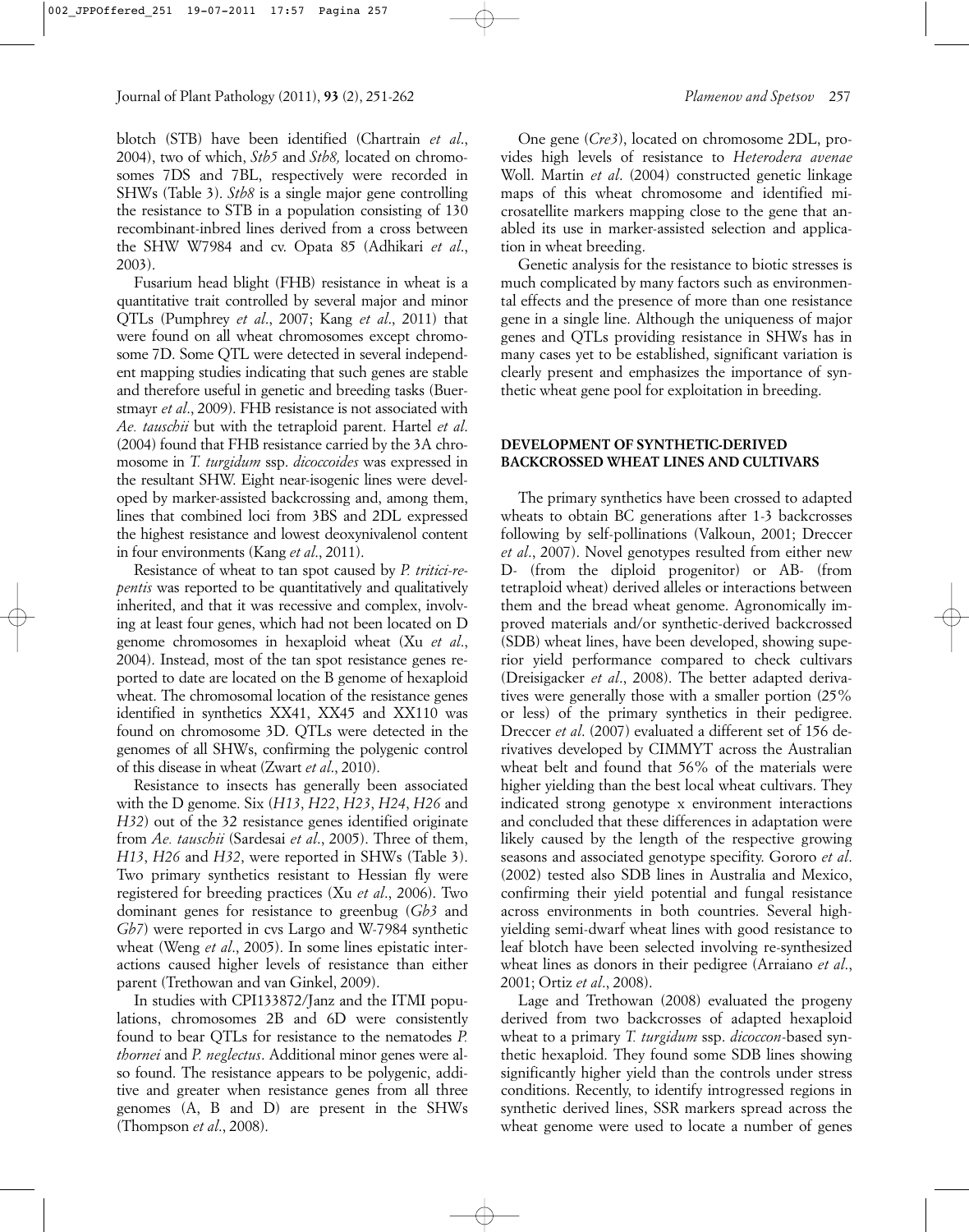inherited from both donors of D and AB genomes and their combinations in a selected genotype (Kunert *et al*., 2007; Ibrahim *et al*., 2010).

In 2003, Chuanmai 42, a cultivar obtained from one cross between a CIMMYT synthetic wheat and a local wheat variety, was released in China, producing 22.7% higher yields than the commercial control cv. Chuanmai 107 (Yang *et al*., 2009). The new productive variety yielded large kernels and expressed resistance to stripe rust. Moreover, cv. Carmona, a synthetic wheat derivative that yields better grain quality has recently been released in Spain (Ortiz *et al*., 2008).

#### **CONCLUDING REMARKS**

Synthetic hexaploid wheats are useful sources of genetic improvement as they contain three genomes (A, B and D) deriving from tetraploid and diploid progenitors and, therefore, have the potential to recombine directly with their respective bread wheat genomes. These hexaploids provide new variability for resistance to fungi, nematodes and insects. Their promising traits are also connected with valuable morphological characteristics (large grain size, thousand kernel weight, plant height) and exhibit polymorphism for some seed quality properties, although these features were not addressed in the review.

Most of the primary synthetics derive from crosses with durum cultivars, and to a lesser extent with *T. turgidum* ssp. *dicoccon* and *dicoccoides*. New synthetic hexaploid wheats need to be synthesized and evaluated as sources of biotic stress resistance for exploiting more thoroughly the extant variation among other tetraploid wheats, with preference to ssp. *carthlicum*, *turanicum*, *paleocolchicum* and *polonicum*.

#### **REFERENCES**

- Adhikari T.B., Anderson J.M., Goodwin S.B., 2003. Identification and molecular mapping of a gene in wheat conferring resistance to *Mycosphaerella graminicola*. *Phytopathology* **93**: 1158-1164.
- Arraiano L.S., Worland A.J., Ellerbrook C., Brown J.KM., 2001. Chromosomal location of a gene for resistance to septoria tritici blotch (*Mycosphaerella graminicola*) in the hexaploid wheat 'Synthetic 6x'. *Theoretical and Applied Genetics* **103**: 758-764.
- Assefa S., Fehrmann H., 2000. Resistance to wheat leaf rust in *Aegilops tauschii* Coss. and inheritance of resistance in hexaploid wheat. *Genetic Resources and Crop Evolution* **47**: 135-140.
- Ayala L., Henry M., van Ginkel M., Singh R., Keller B., Khairallah M., 2002. Identification of QTLs for BYDV tolerance in bread wheat. *Euphytica* **128**: 249-259.
- Bariana H.S., Bansal U.K, Gill M.B., Hussain F., Ali Z., Ahmed R., Sambasivam P.K., Nelson J.C., 2009. Stem rust
- Bass C., Hendley R., Adams M.J., Hammond-Kosack K.E., Kanyuka K., 2006. The *Sbm1* locus conferring resistance to soil-borne cereal mosaic virus maps to a gene-rich region on 5DL in wheat. *Genome* **49**: 1140-1148.
- Benkovics A.H., Vida G., Nelson D., Veisz O., Bedford I., Silhavy D., Boulton M.I., 2010. Partial resistance to Wheat dwarf virus in winter wheat cultivars. *Plant Pathology* **59**: 1144-1151.
- Berzonsky W.A., Hartel K.D., Kianian S.F., Leach G.D., 2004. Registration of four synthetic hexaploid wheat germplasm lines with resistance to Fusarium head blight. *Crop Science* **44**: 1500-1501.
- Bouhssini M.E., Nachit M.M., Valkoun J., Abdalla O., Rihawi F., 2008. Sources of resistance to Hessian fly (*Diptera: Cecidomyiidae*) in Syria identified among *Aegilops* species and synthetic derived bread wheat lines. *Genetic Resources and Crop Evolution* **55**: 1215-1219.
- Bouhssini M.E., Street K., Amri A., Mackay M., Ogbonnaya F.C., Omran A., Abdalla O., Baum M., Dabbous A., Rihawi F., 2011. Sources of resistance in bread wheat to Russian wheat aphid (*Diuraphis noxia*) in Syria identified using the focused identification of germplasm strategy (FIGS). *Plant Breeding* **130**: 96-97.
- Buerstmayr H., Ban T., Anderson J.A., 2009. QTL mapping and marker-assisted selection for *Fusarium* head blight resistance in wheat: a review. *Plant Breeding* **128**: 1-26.
- Chartrain L., Brading P.A., Makepeace J.C., Brown J.K.M., 2004. Sources of resistance to septoria tritici blotch and implications for wheat breeding. *Plant Pathology* **53**: 454- 460.
- Chen X.M., 2005. Epidemiology and control of stripe rust (*Puccinia striiformis* f.sp. *tritici*) on wheat. *Canadian Journal of Plant Pathology* **27**: 314-337.
- Chu C.-G., Friesen T.L., Xu S.S., Faris J.D., 2008. Identification of novel tan spot resistance loci beyond the known host-selective toxin insensitivity genes in wheat. *Theoretical and Applied Genetics* **117**: 873-881.
- Chu C.-G., Friesen T.L., Xu S.S., Faris J.D., Kolmer J.A., 2009. Identification of novel QTLs for seedling and adult plant leaf rust resistance in a wheat doubled haploid population. *Theoretical and Applied Genetics* **119**: 263-269.
- Cox T.S., Raupp W.J., Wilson D.L., Gill B.S., Leath S., Bockus W.W., Browder L.E., 1992. Resistance to foliar diseases in a collection of *Triticum tauschii* germplasm. *Plant Disease* **76**: 1061-1064.
- Cruz M.F.A., Prestes A.M., Maciel J.L.N., Scheeren P.L., 2010. Partial resistance to blast on common and synthetic wheat genotypes in seedling and in adult plant growth stages. *Tropical Plant Patholology* **35**: 24-31.
- Dreccer M.F., Borgognone M.G., Ogbonnaya F.C., Trethowan R.M., Winter B., 2007. CIMMYT-selected synthetic bread wheats for rainfed environments: Yield evaluation in Mexico and Australia. *Field Crops Research* **100**: 218-228.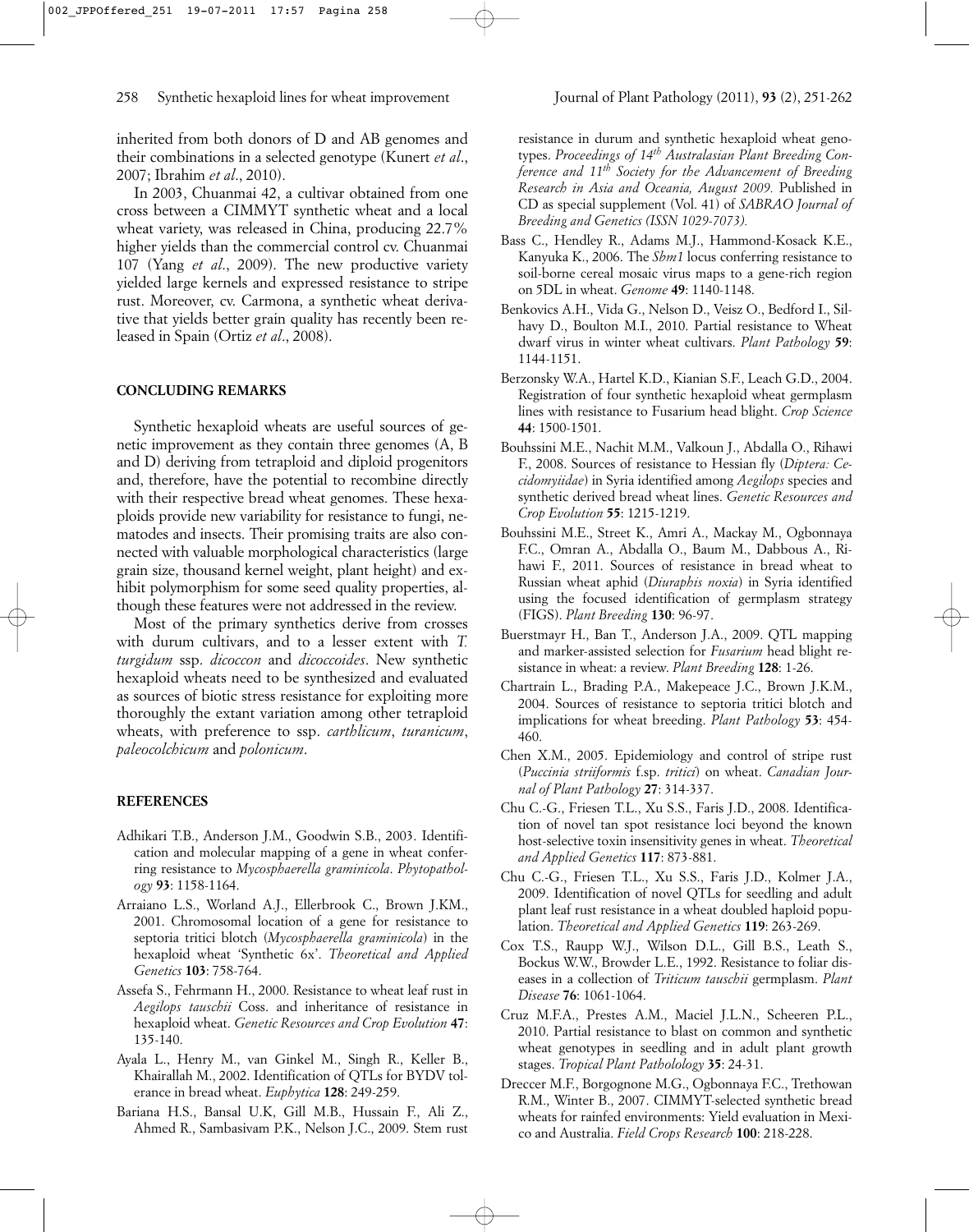- Dreisigacker S., Kishii M., Lage J., Warburton M., 2008. Use of synthetic hexaploid wheat to increase diversity for CIM-MYT bread wheat improvement. *Australian Journal of Agricultural Research* **59**: 413-420.
- Dyck P.L., Kerber E.R., 1970. Inheritance in hexaploid wheat of adult-plant leaf rust resistance derived from *Aegilops squarrosa*. *Canadian Journal of Genetics and Cytology* **12**: 175-180.
- Eastwood R.F., Lagudah E.S., Appels R., Hannah M., Kollmorgen J.F., 1991. *Triticum tauschii*: A novel source of resistance to cereal cyst nematode (*Heterodera avenae*). *Australian Journal of Agricultural Research* **42**: 69-77.
- Friesen T.L., Xu S.S., Harris M.O., 2008. Stem rust, tan spot, *Stagonospora nodorum* blotch, and Hessian fly resistance in Langdon durum-*Aegilops tauschii* synthetic hexaploid wheat lines. *Crop Science* **48**: 1062-1070.
- Gill B.S., Raupp W.J., 1987. Direct genetic transfers from *Aegilops squarrosa* L. to hexaploid wheat. *Crop Science* **27**: 445-450.
- Gill B.S., Huang L., Kuraparthy V., Raupp W.J., Wilson D.L., Friebe B., 2008. Alien genetic resources for wheat leaf rust resistance, cytogenetic transfer, and molecular analysis. *Australian Journal of Agricultural Research* **59**: 197-205.
- Goncharov N.P., Bannikova S.V., Kawahara T., 2007. Wheat artificial amphiploids involving the *Triticum timopheevii* genome: their studies, preservation and reproduction. *Genetic Resources and Crop Evolution* **54**: 1507-1516.
- Gororo N.N., Eagles H.A., Eastwood R.F., Nicolas M.E., Flood R.G., 2002. Use of *Triticum tauschii* to improve yield of wheat in low-yielding environments. *Euphytica* **123**: 241- 254.
- Hartel K.D., Berzonsky W.A., Kianian S.F., Ali S., 2004. Expression of a *Triticum turgidum* var. *dicoccoides* source of *Fusarium* head blight resistance transferred to synthetic hexaploid wheat. *Plant Breeding* **123**: 516-519.
- Harvey T.L., Martin T.J., Livers R.W., 1980. Resistance to biotype C greennbug in synthetic hexaploid wheats derived from *Triticum tauschii*. *Journal of Economic Entomology* **73**: 387-389.
- Hatchett J.H., Martin T.J., Livers R.W., 1981. Expression and inheritance of resistance to Hessian fly in synthetic hexaploid wheats derived from *Triticum tauschii* (Coss) Schmal. *Crop Science* **21**: 731-733.
- Hollenhorst M.M., Joppa L.R., 1983. Chromosomal locations of genes for resistance to greenbug in 'Largo' and 'Amigo' wheats. *Crop Science* **23**: 91-93.
- Ibrahim S.E., Schubert A., Pillen K., Léon J., 2010. Quantitative trait loci analysis for drought tolerance in an advanced backcross population of spring wheat. *Sudan Journal of Agricultural Research* 15: 1-18.
- Iftikhar S., Asad S., Mujeeb-Kazi A., Ahmad I., 2009. *In vitro* screening of synthetic hexaploid wheat lines against *Bipolaris sorokiniana* in Pakistan. *Pakistan Journal of Botany* **41**: 1989-2001.
- Innes R.L., Kerber E.R., 1994. Resistance to wheat leaf rust and stem rust in *Triticum tauschii* and inheritance in hexaploid wheat of resistance transferred from *T. tauschii*. *Genome* **37**: 813-822.
- Jin Y., Singh R.P., Ward R.W., Wanyera R., Kinyua M.G.,

Njau P., Fetch Jr.T., Pretorius Z.A., Yahyaoui A., 2007. Characterization of seedling infection types and adult plant infection responses of monogenic *Sr* gene lines to race TTKS of *Puccinia graminis* f.sp. *tritici*. *Plant Disease* **91**: 1096-1099.

- Joppa L.R., 1980. Inheritance of resistance to greenbug toxicity in an amphiploid of *Triticum turgidum*/*T. tauschii*. *Crop Science* **20**: 343-345.
- Joshi A.K., Ortiz-Ferrara G., Crossa J., Singh G., Alvarado G., Bhatta M.R., Duveiller E., Sharma R.C., Pandit D.B., Siddique A.B., Das S.Y., Sharma R.H., Chand R., 2007. Associations of environments in South Asia based on spot blotch disease of wheat caused by *Cochliobolus sativus*. *Crop Science* **47**: 1071-1081.
- Kang J., Clark A., van Sanford D., Griffey C., Brown-Guedira G., Dong Y., Murphy J.P., Costa J., 2011. Exotic scab resistance quantitative trait loci effects on soft red winter wheat. *Crop Science* **51**: 924-933.
- Kema G.H.J., Lange W., van Silfhout C.H., 1995. Differential suppression of stripe rust resistance in synthetic wheat hexaploids derived from *Triticum turgidum* subsp. *dicoccoides* and *Aegilops squarrosa*. *Phytopathology* **85**: 425-429.
- Kerber E.R., Dyck P.L., 1969. Inheritance in hexaploid wheat of leaf rust resistance and other characters derived from *Aegilops squarrosa*. *Canadian Journal of Genetics and Cytology* **11**: 639-647.
- Kihara H., Yamashita K., Tabushi J., 1957. Some aspects of the new amphiploids synthesized from the hybrids, emmer wheats x *Aegilops squarrosa* var. *strangulata*. *Wheat Information Service* **6**: 14-15.
- Kim Y., Brown-Guedira G.L., Cox T.S., Bockus W.W., 2004. Inheritance of resistance to *Stagonospora nodorum* leaf blotch in Kansas winter wheat cultivars. *Plant Disease* **88**: 530-536.
- Kong L., Dong Y., Jia J., Kong L.R., Dong Y.C., Jia J.Z., 1999. Location of a powdery mildew resistance gene in Am6, an amphiploid between *Triticum durum* and *Aegilops tauschii*, and its utilisation. *Acta Phytophylacica Sinica* **26**: 116-120.
- Kunert A., Naz A., Dedeck O., Pillen K., Léon J., 2007. AB-QTL analysis in winter wheat: I. Synthetic hexaploid wheat (*T. turgidum* ssp. *dicoccoides* x *T. tauschii*) as a source of favourable alleles for milling and baking quality traits. *Theoretical and Applied Genetics* **115**: 683-695.
- Lage J., Skovmand B., Andersen S.B., 2003. Expression and suppression of resistance to greenbug (*Homoptera*: *Aphididae*) in synthetic hexaploid wheats derived from *Triticum dicoccum* x *Aegilops tauschii* crosses. *Journal of Economic Entomology* **96**: 202-206.
- Lage J., Skovmand B., Andersen S.B., 2004. Field evaluation of emmer wheat-derived synthetic wheat for resistance to Russian wheat aphid (*Homoptera*: *Aphididae*). *Journal of Economic Entomology* **97**: 1065-1070.
- Lage J., Trethowan R.M., 2008. CIMMYT's use of synthetic hexaploid wheat in breeding for adaptation to rainfed environments globally. *Australian Journal of Agricultural Research* **59**: 461-469.
- Lange W., Jochemsen G., 1992. Use of the gene pools of *Triticum turgidum* ssp. *dicoccoides* and *Aegilops squarrosa* for the breeding of common wheat (*T. aestivum*), through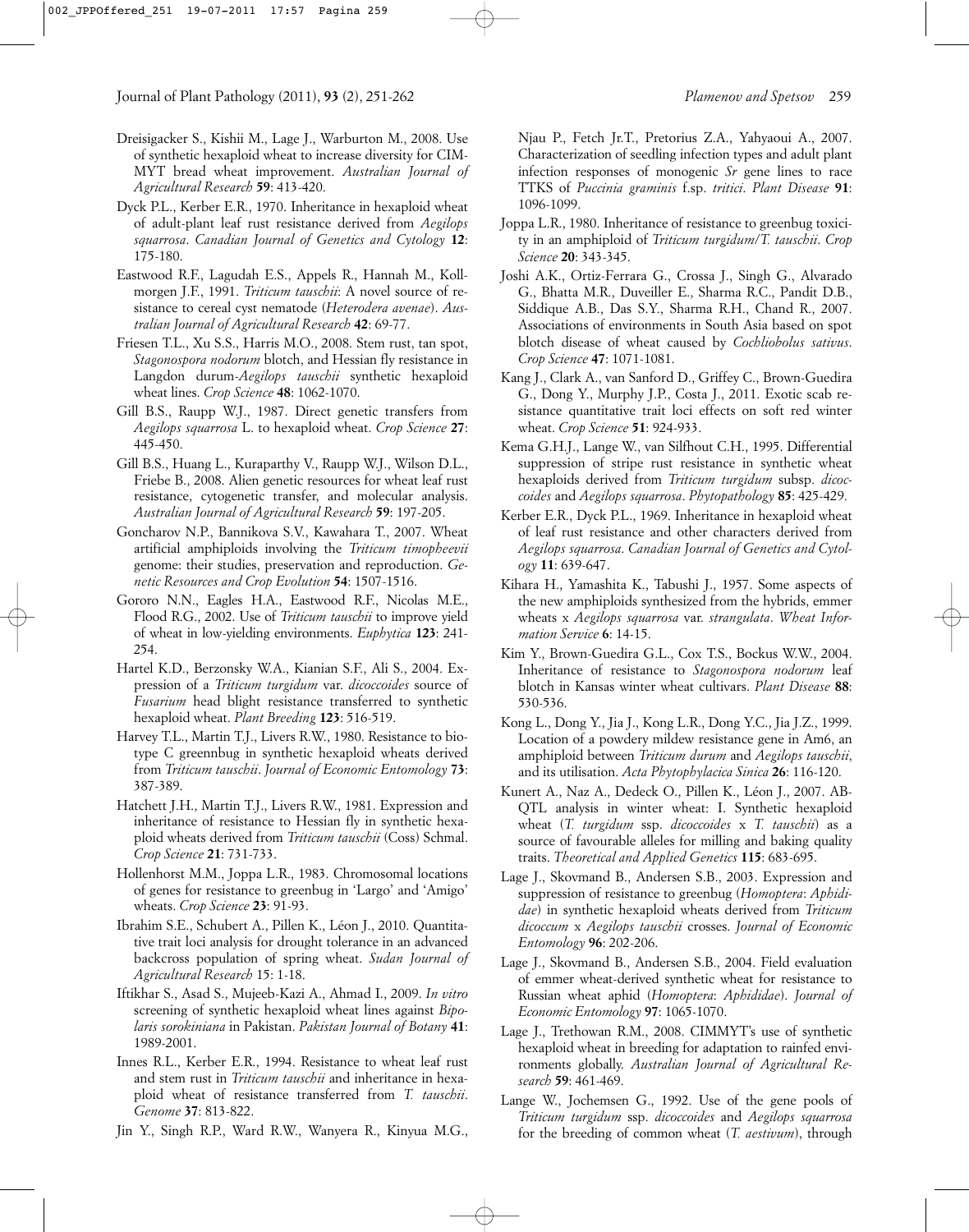chromosome-doubled hybrids. I. Two strategies for the production of the amphiploids. *Euphytica* **59**: 197-212.

- Leonard K.J., Szabo L.J., 2005. Stem rust of small grains and grasses caused by *Puccinia graminis*. *Molecular Plant Pathology* **6**: 99-111.
- Li G.O., Li Z.F., Yang W.Y., Zhang Y., He Z.H., Xu S.C., Singh R.P., Qu Y.Y., Xia X.C., 2006. Molecular mapping of stripe rust resistance gene *YrCH42* in Chinese wheat cultivar Chuanmai 42 and its allelism with *Yr24* and *Yr26*. *Theoretical and Applied Genetics* **112**: 1434-1440.
- Li T., Zhang Z., Hu Y., Duan X., Xin Z., 2010. Identification and molecular mapping of a resistance gene to powdery mildew from the synthetic wheat line M53. *Journal of Applied Genetics*, DOI 10.1007/s13353-010-0006-0.
- Liu Z.H., Faris J.D., Meinhardt S.W., Ali S., Rasmussen J.B., Friesen T.L., 2004. Genetic and physical mapping of a gene conditioning sensitivity in wheat to a partially purified hostselective toxin produced by *Stagonospora nodorum*. *Phytopathology* **94**: 1056-1060.
- Loughman R., Lagudah E.S., Trottet M., Wilson R.E., Mathews A., 2001. *Septoria nodorum* blotch resistance in *Aegilops tauschii* and its expression in synthetic amphiploids. *Australian Journal of Agricultural Research* **52**: 1393-1402.
- Lutz J., Hsam S.L.K., Limpert E., Zeller F., 1994. Powdery mildew resistance in *Aegilops tauschii* Coss. and synthetic hexaploid wheats. *Genetic Resources and Crop Evolution* **41**: 151-158.
- Ma H., Singh R.P., Mujeeb-Kazi A., 1995. Resistance to stripe rust in *Triticum turgidum*, *T. tauschii* and their synthetic hexaploids. *Euphytica* **82**: 117-124.
- Maccaferri M., Sanguineti M.C., Mantovani P., Demontis A., Massi A., Ammar K., Kolmer J.A., Czembor J.H., Ezrati S., Tuberosa R., 2010. Association mapping of leaf rust response in durum wheat. *Molecular Breeding* **26**: 189-228.
- Marais G.F., Potgieter G.F., Roux H.S., 1994. An assessment of the variation for stem rust resistance in the progeny of a cross involving the *Triticum* species *aestivum*, *turgidum* and *tauschii*. *South African Journal of Plant and Soil* **11**: 15-19.
- Martin E.M., Eastwood R.F., Ogbonnaya F.C., 2004. Identification of microsatellite markers associated with the cereal cyst nematode resistance gene *Cre3* in wheat. *Australian Journal of Agricultural Research* **55**: 1205-1211.
- McIntosh R.A., Devos K.M., Dubcovsky J., Rogers W.J., Appels R., Somers D.J., 2008. Catalogue of gene symbols for wheat. In: Appels R., Eastwood R., Lagudah E., Langridge P., Mackay M., McIntyre L., Sharp P. (eds) *Proceedings of the 11th International Wheat Genetics Symposium, Brisbane, Australia 2008*: 1-59.
- Merkle O.G., Starks K.J., 1985. Resistance of wheat to the yellow sugarcane aphid (*Homoptera: Aphididae*). *Journal of Economic Entomology* **78**: 127-128.
- Moraes-Fernandes M.I.B., Zanatta A.C.A., Prestes A.M., Caetano V.R., Barcellos A.L., Angra D.C., Pandolfi V., 2000. Cytogenetics and immature embryo culture at Embrapa Trigo breeding program: transfer of disease resistance from related species by artificial resynthesis of hexaploid wheat (*Triticum aestivum* L. em. Thell). *Genetics and Molecular Biology* **23**: 1051-1062.
- Morris J.F., Carvet B.F., Hunger R.M., Klatt A.R., 2010. Greenhouse assessment of seedling reaction to tan spot in synthetic hexaploid wheat. *Crop Science* **50**: 952-959.
- Mujeeb-Kazi A., 2003. New genetic stocks for durum and bread wheat improvement. *Proceedings of the 10th International Wheat Genetics Symposium, Paestum, Italy 2003*: 772-774.
- Mujeeb-Kazi A., Delgado R., Juárez L., Cano S., 2001a. Scab resistance (Type II: spread) in synthetic hexaploid germplasm. *Annual Wheat Newsletter* **47**: 118-120.
- Mujeeb-Kazi A., Cano S., Rosas V., Cortes A., Delgado R., 2001b. Registration of five synthetic hexaploid wheat and seven bread wheat lines resistant to wheat spot blotch. *Crop Science* **41**: 1653-1654.
- Mujeeb-Kazi A., Fuentes-Davilla G., Gul A., Mirza J., 2006. Karnal bunt resistance in synthetic hexaploid wheats (SH) derived from durum wheat x *Aegilops tauschii* combinations and in some SH x bread wheat derivatives. *Cereal Research Communications* **34**: 1199-1205.
- Naz A.A., Kunert A., Lind V., Pillen K., Léon J., 2008. AB-QTL analysis in winter wheat: II. Genetic analysis of seedling and field resistance against leaf rust in a wheat advanced backcross population. *Theoretical and Applied Genetics* **116**: 1095-1104.
- Nicholson P., Rezanoor H.N., Worland A.J., 1993. Chromosomal location of resistance to *Septoria nodorum* in a synthetic hexaploid wheat determined by the study of chromosomal substitution lines in 'Chinese Spring' wheat. *Plant Breeding* **110**: 177-184.
- Njau P.N., Jin Y., Huerta-Espino J., Keller B., Singh R.P., 2010. Identification and evaluation of sources of resistance to stem rust race Ug99 in wheat. *Plant Disease* **94**: 413-419.
- Ogbonnaya F.C., Halloran G.M., Lagudah E.S., 2005. D genome of wheat – 60 years on from Kihara, Sears and Mc-Fadden. In: Tsunewaki K. (ed.). Frontiers of Wheat Bioscience, pp. 205-220. Kihara Memorial Foundation for the Advancement of Life Sciences, Yokohama, Japan.
- Oliver R.E., Cai X., Xu S.S., Chen X., Stack R.W., 2005. Wheat-alien species derivatives: a novel source of resistance to Fusarium head blight in wheat. *Crop Science* **45**: 1353-1360.
- Ortiz R., Braun H., Crossa J., Crouch J., Davenport G., Dixon J., Dreisigacker S., Duveiller E., He Z., Huerta J., Joshi A., Kishii M., Kosina P., Manes Y., Mezzalama M., Morgounov A., Murakami J., Nicol J., Ferrara G., Ortiz-Monasterio J., Payne T., Pena R., Reynolds M., Sayre K., Sharma R., Singh R., Wang J., Warburton M., Wu H., Iwanaga M., 2008. Wheat genetic resources enhancement by the International Maize and Wheat Improvement Center (CIMMYT). *Genetic Resources and Crop Evolution* **55**: 1095-1140.
- Plamenov D., Belchev I., Kiryakova V., Spetsov P., 2009. Fungal resistance of *T. durum-T. monococcum* ssp. *aegilopoides* amphiploid. *Journal of Plant Diseases and Protection* **116**: 60-62.
- Pumphrey M.O., Bernardo R., Anderson J.A., 2007. Validating the *Fhb1* QTL for *Fusarium* head blight resistance in near-isogenic wheat lines developed from breeding populations. *Crop Science* **47**: 200-206.
- Ragiba M., Prabhu K.V., Singh R.B., 2004a. Recessive genes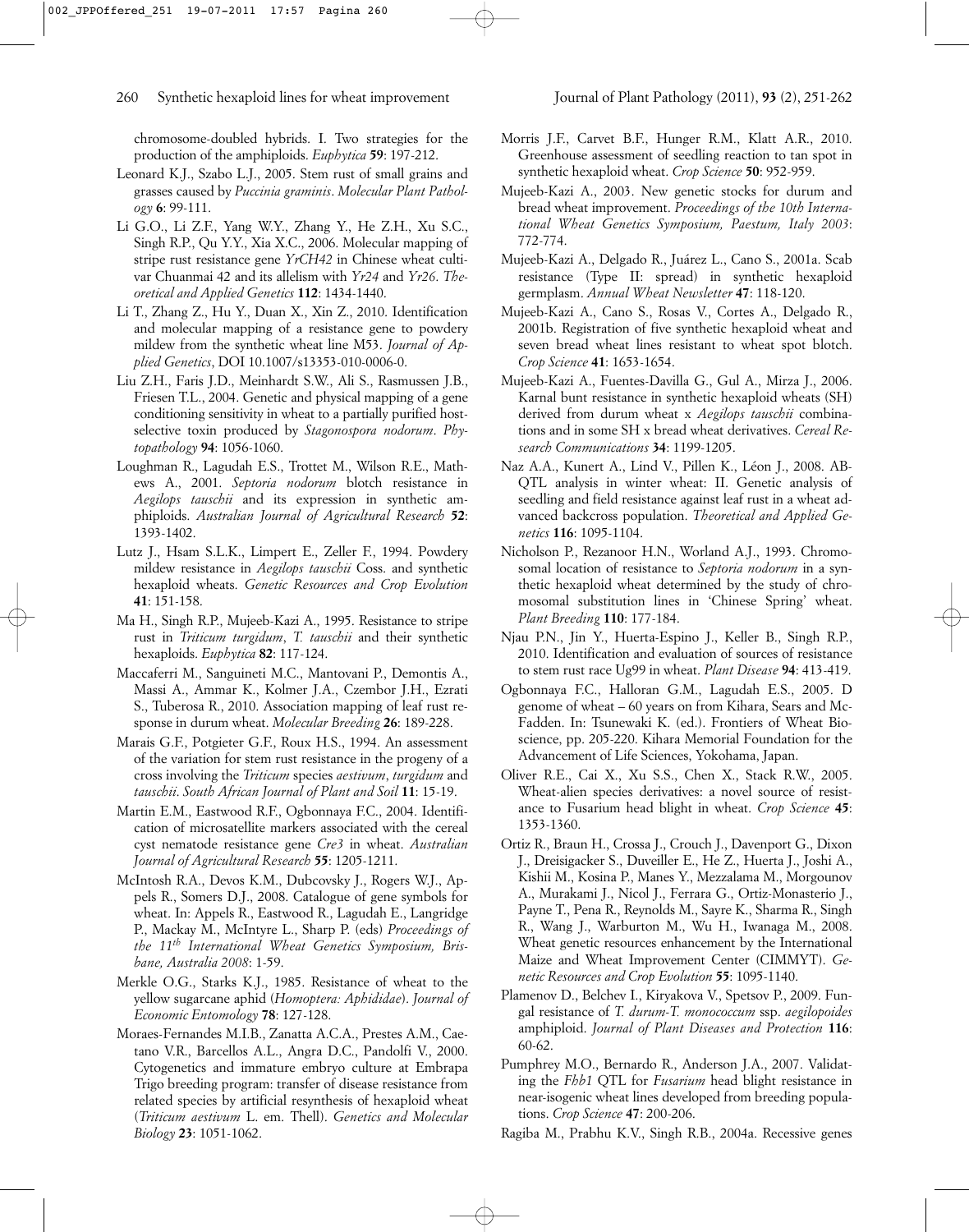controlling resistance to *Helminthosporium* leaf blight in synthetic hexaploid wheat. *Plant Breeding* **123**: 389-391.

- Ragiba M., Prabhu K.V., Singh R.B., 2004b. Monosomic analysis of *Helminthosporium* leaf blight resistance genes in wheat. *Plant Breeding* **123**: 405-409.
- Ren Q., Liu H., Chen Y., Xu S., He M., Xin Z., Zhang Z., 2010. Molecular tagging of a stripe rust resistance gene in a *Triticum durum*-*Aegilops squarrosa* synthetic wheat CI191. *Acta Agronomica Sinica* **36**: 721-727.
- Rizwan S., Amad I., Ashraf M., Sahi G.M., Mirza J.I., Ratto A.R., Mujeeb-Kazi A., 2007. New sources of wheat yellow rust (*Puccinia striiformis* f. *tritici*) seedling resistance. *Pakistan Journal of Botany* **39**: 595-602.
- Saffdar H., 2007. Evaluation of Elite II synthetic hexaploid wheat against Barley yellow dwarf virus and their molecular diversity. M.Sc.Thesis. PMAS-Arid Agriculture University, Rawalpindi, Pakistan.
- Saffdar H., Ashfaq M., Hameed S., Haque I., Mujeeb-Kazi A., 2009. Molecular analysis of genetic diversity in elite II synthetic hexaploid wheat screened against Barley yellow dwarf virus. *African Journal of Biotechnology* **8**: 3244-3250.
- Sardesai N., Nemacheck J.A., Subramanyam S., Williams C.E., 2005. Identification and mapping of *H32*, a new wheat gene conferring resistance to Hessian fly. *Theoretical and Applied Genetics* **111**: 1167-1173.
- Sehdal S., Sharma I., Kaur D., Singh K., Bains N., 2006. Identification of *Aegilops tauschii* Coss. accessions resistant to rusts, Karnal bunt and cereal cyst nematode and their utilization for development of synthetic hexaploids. *ASA-CSSA-SSSA International Annual Meeting, of the Crop Science Society of America*: 274-276.
- Siedler H., Obst A., Hsam S.L.K., Zeller F., 1994. Evaluation for resistance to *Pyrenophora tritici-repentis* in *Aegilops tauschii* Coss. and synthetic hexaploid wheat amphiploids. *Genetic Resources and Crop Evolution* **41**: 27-34.
- Singh P.K., Singh R.P., Duveiller E., Mergoum M., Adhikari T.B., Elias E.M., 2010. Genetics of wheat-*Pyrenophora tritici*-*repentis* interactions. *Euphytica* **171**: 1-13.
- Singh R.P., Hodson D.P., Jin Y., Huerta-Espino J., Kinyua M.G., Wanyera R., Njau P., Ward R.W., 2006. CAB Reviews: Perspectives in Agriculture, Veterinary Science, Nutrition and Natural Resources,1, No. 054.
- Singh R.P., Huerta-Espino J.H., Jin Y., Herrera-Foessel S., Njau P., Wanyera R., Ward R.W., 2008. Current resistance sources and breeding strategies to mitigate Ug99 threat. In: Appels R., Evans R., Langridge L., Lynne M. (eds). *Proceedings of the 11th International Wheat Genetics Symposium* pp. 7-9. Sydney University Press, Sydney, Australia.
- Sotelo P., Starkey S., Voothuluru P., Wilde G.E., Smith C.M., 2009. Resistance to Russian wheat aphid biotype 2 in CIM-MYT synthetic haxaploid wheat lines. *Journal of Economic Entomology* **102**: 1255-1261.
- Spetsov P., Savov M., 1992. A review on amphiploids in the *Triticeae*, obtained in Bulgaria during 1950-1990. *Wheat Information Service* **75**: 1-6.
- Stenglein S.A., 2009. *Fusarium poae*: a pathogen that needs more attention. *Journal of Plant Pathology* 91: 25-36.
- Tadesse W., Schmolke M., Hsam S.L.K., Mohler V., Wenzel G., Zeller F.J., 2007. Molecular mapping of resistance

genes to tan spot [*Pyrenophora tritici*-*repentis* race 1] in synthetic wheat lines. *Theoretical and Applied Genetics* **114**: 855-862.

- Tadesse W., Schmolke M., Hsam S.L.K., Mohler V., Wenzel G., Zeller F.J., 2010. Chromosomal location and molecular mapping of a tan spot resistance gene in the winter wheat cultivar Red Chief. *Journal of Applied Genetics* **51**: 235- 242.
- Tanaka M., 1959. Newly synthesized amphidiploids from the hybrids, emmer wheat x *Aegilops squarrosa* varieties. *Wheat Information Service* **8**: 8.
- Tanaka M., 1961. New amphidiploids, synthesized 6x wheats, derived from emmer wheat x *Aegilops squarrosa*. *Wheat Information Service* **12**: 11.
- Thompson J.P., 2008. Resistance to root-lesion nematodes (*Pratylenchus thornei* and *P. neglectus*) in synthetic hexaploid wheats and their durum and *Aegilops tauschii* parents. *Australian Journal of Agricultural Research* **59**: 432- 446.
- Thompson J.P., Haak M.I., 1997. Resistance to root-lesion nematode (*Pratylenchus thornei*) in *Aegilops tauschii* Coss., the D-genome donor to wheat. *Australian Journal of Agricultural Research* **48**: 553-559.
- Thompson J.P., Brennan P.S., Clewett T.G., Sheedy J.G., Seymour N.P., 1999. Progress in breeding wheat for tolerance and resistance to root-lesion nematode (*Pratylenchus thornei*). *Australasian Plant Pathology* **28**: 45-52.
- Thompson J.P., Owen K.J., Stirling G.R., Bell M.J., 2008. Root-lesion nematodes (*Pratylenchus thornei* and *P. neglectus*): a review of recent progress in managing a significant pest of grain crops in northern Australia. *Australasian Plant Pathology* **37**: 235-242.
- Toor A.K., Bansal U.K., Bariana H.S., 2009. Identification of new sources of adult plant stem rust resistance in durum wheat. *Proceedings of 14th Australasian Plant Breeding Conference and 11th Society for the Advancement of Breeding Research in Asia and Oceania, August 2009.* Published in CD as special supplement (vol. 41) of *SABRAO Journal of Breeding and Genetics (ISSN 1029-7073).*
- Trethowan R.M., Mujeeb-Kazi A., 2008. Novel germplasm resources for improving environmental stress tolerance of hexaploid wheat. *Crop Science* **48**: 1255-1265.
- Trethowan R.M., van Ginkel M., 2009. Synthetic wheat an emerging genetic resource. In: Carver B. (ed.). Wheat - Science and Trade, pp. 369-386. Wiley-Blackwell, Ames, IO, USA.
- Trottet, M., Gouis J.L., 2004. Virus resistance and tolerance genes described in *Poaceae*. In: Lapierre H., Signoret P.A. (eds). Viruses and Virus Diseases of *Poaceae* (*Gramineae*), pp.183-187. INRA Editions, Paris, France.
- Tyler J.M., Hatchett J.H., 1983. Temperature influence on expression of resistance to Hessian fly (*Diptera*: *Cecidomyiidae*) in wheat derived from *Triticum tauschii*. *Journal of Economic Entomology* **76**: 323-326.
- Valkoun J.J., 2001. Wheat pre-breeding using wild progenitors. *Euphytica* **119**: 17-23.
- Van Ginkel M., Ogbonnaya F., 2007. Using synthetic wheats to breed cultivars better adapted to changing production conditions. *Field Crops Research* **104**: 86-94.